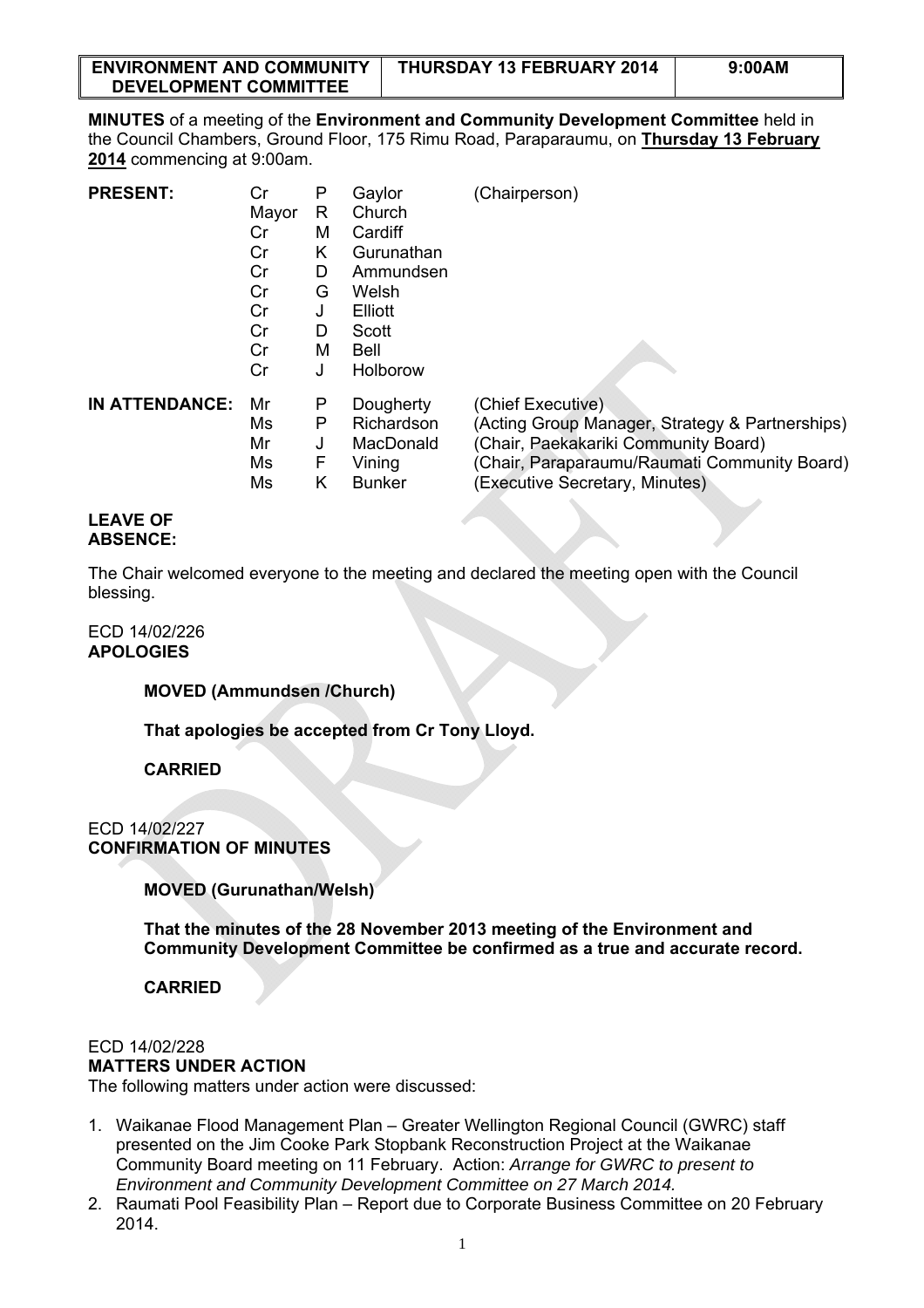#### ECD 14/02/229 **PUBLIC SPEAKING**

- 1. Florence McNeill from Friends of the Paekakriki Streams spoke to the Committee regarding E.coli contamination in the Wainui Stream. Ms McNeill had requested re-testing of the water but this has not occurred. Ms Neill provided a document outlining ten questions that the Friends of the Paekakriki Streams would like responses to.
- 2. Janette Newport spoke to the Committee in support of her application to be a community representative on the Grants Allocation Subcommittee for the Community Grants programme. Ms Newport gave details of her background of community work within the Kapiti district.
- 3. Patricia Winskill spoke to the Committee in support of her application to become a community representative on the Grants Allocation Subcommittee for the Community Grants programme and give details of her work in the community.
- 4. Lyn Sleath, Secretary of Kapiti Cycling, spoke to the Committee regarding cycleways and shared pathway issues in the district and sought advice on four points outlined in a letter to the Committee; tabled at the meeting. Mr Sleath reported on the lack of effectiveness of Cycleways, Walkways and Bridleways advisory group on this matter.
- 5. John Mowbray, Chair of the Mahara Gallery Trust, spoke to the Committee in support of the report on the annual activities and performance of Mahara Gallery. Mr Mowbray introduced Pip Howells, who will be heading the gallery re-development project and Kevin Ramshaw, one of the galleries trustees.

*\*Pat Dougherty left the meeting at 9:58am and returned at 10:00am* 

- 6. Gillian Corder spoke to the Committee in support of the report on the annual activities and performance of Kāpiti Citizens Advice Bureau. Ms Corder thanked Sam Hutcheson, the Social Wellbeing Team and the Mayor and Councilors for their support and funding.
- 7. Dianne Halstead, Chair of Ōtaki Citizens Advice Bureau in support of the report on their annual activities and performance. Ms Halstead thanked Sam Hutcheson and Mayor Church for their support.
- 8. Angela Robinson, Chair of Te Newhanga Kāpiti Community Centre, spoke to the Committee in support of the report on the annual activities and performance of Te Newhanga Kāpiti Community Centre.
- 9. Ken Birdling, Area Manager of Red Cross, spoke to the Committee in support of the report on the annual activities and performance of the Red Cross, in particular the Kapiti Health Shuttle and expressed support of continuing the partnership with Kāpiti Coast District Council.
- 10. Jean Chamberlain from St Johns spoke to the Committee in support of the reporting on the Ōtaki Health Shuttle and the annual activities and performance of St. Johns.
- 11. Wynn Ingram, Chair of Volunteer Kāpiti, spoke to the Committee in support of the report on the annual activities and performance of Volunteer Kāpiti.
- *\*Cr Jackie Elliott left the meeting at 10:32am and returned at 10:33am*
- 12. Graham Bathgate and John Grundy spoke to the Committee seeking support for a railway station at Raumati; as per their report provided to the Committee prior to the meeting.

Discussion took place regarding the feasibility for a station at Raumati and the issue of commuter parking. The Committee was informed that Greater Wellington Regional Council (GWRC) will be presenting at Paraparaumu and Raumati Community Board on Tuesday 18 February.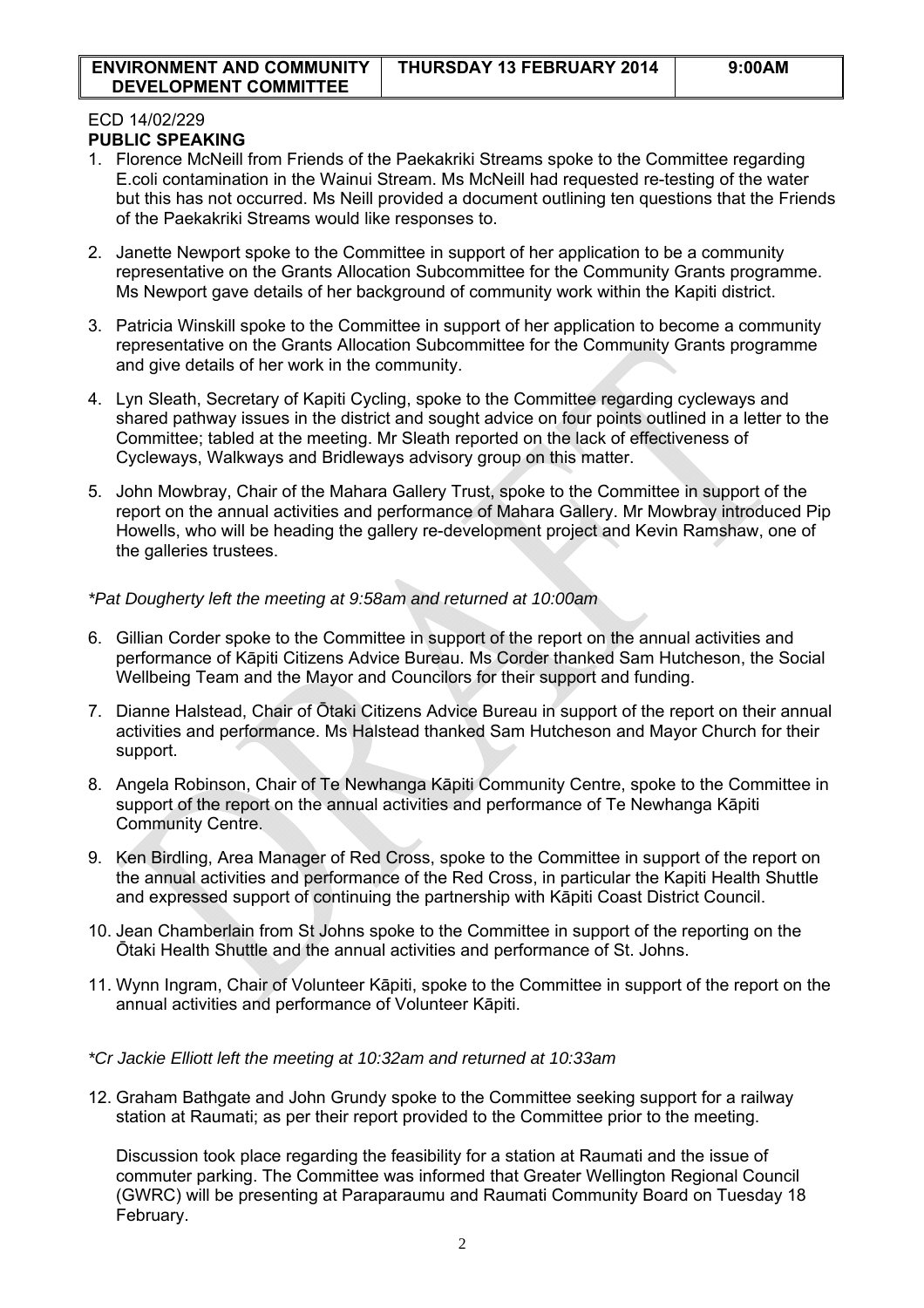| <b>ENVIRONMENT AND COMMUNITY</b> | THURSDAY 13 FEBRUARY 2014 | 9:00AM |
|----------------------------------|---------------------------|--------|
| <b>DEVELOPMENT COMMITTEE</b>     |                           |        |

Further discussion took place proposing a motion to endorse a request from the Paraparaumu and Raumati Community Board to GWRC to build a station at Raumati.

## **MOVED (Holborow/Gaylor)**

**That the Environment and Community Development Committee endorses the communities request to ask Greater Wellington Regional Council build a railway station at Raumati.** 

A division was requested:

**For the motion:** Cr Ammundsen, Cr Church, Cr Holborow, Cr Gurunathan, Cr Scott, Cr Elliott, Cr Gaylor.

**Against the motion:** Cr Cardiff, Cr Bell, Cr Welsh

## **CARRIED**

*\*The meeting adjourned at 11:12am and reconvened at 11:29am.* 

# ECD 14/02/230 **CHAIRPERSON'S/MEMBERS' BUSINESS**

(a) Public Speaking time responses:

1. Wainui Stream

Sean Mallon, Group Manager Infrastructure Services, offered to attend a meeting with members of Friends of the Paekakriki to discuss further. Mr Mallon informed the Committee that E.coli was detected by a Massey University training exercise in March 2013. Council staff have surveyed the stream and could not locate any evidence of E.coli and have forwarded all findings to GWRC. The Chair suggested that Mr Mallon, as the Group Manager on the Paekakariki Community Board, send a letter to Greater Wellington Regional Council on behalf of Environment and Community Development Committee and provide an update of their findings at next Committee meeting. Action: *The Chair requested the issue to be added to the Committees Matters Under Action.* 

2. Kapiti Cycling

Discussion took place regarding the four points raised by Kapiti Cycling. Sean Mallon, Group Manager Infrastructure Services, informed the Committee that the proposal for Kāpiti Road upgrade would be presented to Council on 6 March 2014 which would include a comprehensive look at all cycleways. The process would include stakeholder engagement. Regarding the lack of effectiveness of CWB advisory group the Committee suggested that the group should report back to Council every 6 months.

(b) Leave of Absence:

# **MOVED (Ammundsen/Holborow)**

**Leave of Absence was accepted from Mayor Church for 20th-23rd February 2014; and** 

**Leave of Absence was accepted from Tony Lloyd for the next 6 months** 

## **CARRIED**

- (c) Matters of an Urgent Nature there were none
- (d) Declarations of Interest Relating to Items on the Agenda there were none.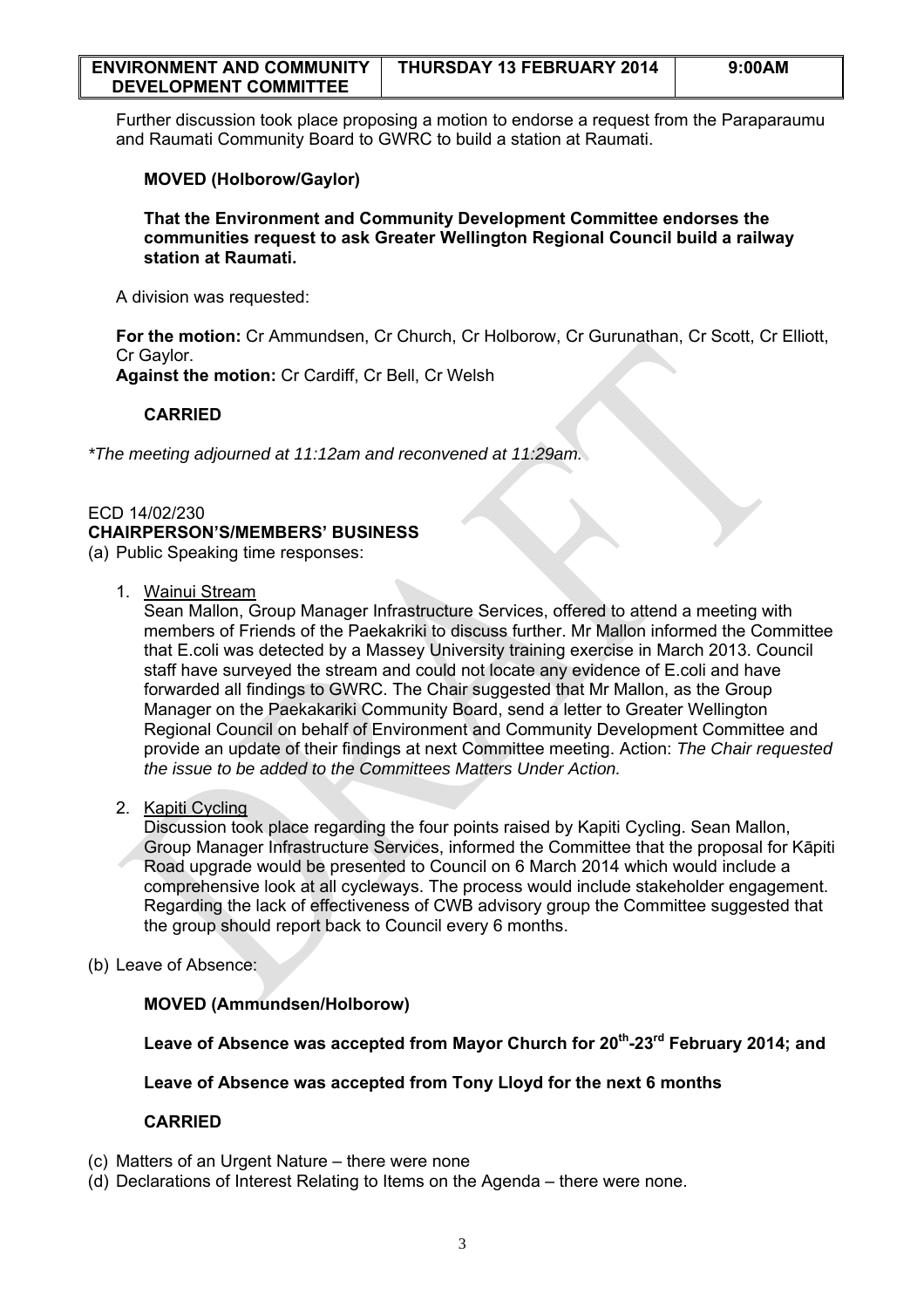| <b>ENVIRONMENT AND COMMUNITY</b> | THURSDAY 13 FEBRUARY 2014 | 9:00AM |
|----------------------------------|---------------------------|--------|
| <b>DEVELOPMENT COMMITTEE</b>     |                           |        |

### ECD 14/02/232

# **STRATEGIC REVIEW OF KAPITI VISITOR INFORMATION NETWORK (VIN)**

Philippa Richardson, Strategic Projects Manager, introduced Rob MacIntyre, from Destination Planning Limited. Mr MacIntyre provided a presentation regarding the finding of his review in to the Kāpiti Visitor Information Network. The Chair clarified that the presentation provided the Committee with information for Long Term Plan.

*\*Jack MacDonald left the meeting at 12:12pm and returned at 12:20pm* 

Discussion took place regarding physical information centers and digital information networks, further discussion took place about locations of potential sites in the district.

### **MOVED (Elliott/Gaylor)**

**That the Committee notes:** 

- (a) **the findings of the independent Strategic Review of Kāpiti Visitor Information Network (i-SITEs)as attached in Appendix 2 to SP13-1080; and**
- (b) **the work streams being undertaken to investigate further the implications and costs of the recommendations so that these can inform the decisions Council makes as part of the 2015 Long Term Plan process.**

## **CARRIED**

*\*The meeting adjourned at 1:04pm and reconvened at 1:34pm.* 

*\*Mayor Church and Pat Dougherty, Chief Executive, left the meeting at 1:04pm.*

## ECD 14/02/231 **COMMUNITY CONTRACTS – PART I**

Sam Hutcheson, Senior Social Wellbeing Advisor, spoke to the report regarding Community Contract holders annual reports. Ms Hutcheson thanked the Community group members that had reported on their annual activity and performance during public speaking time earlier.

*\*Cr Gurunathan joined the reconvened meeting at 1:40pm* 

## **MOVED (Scott/Holborow)**

**That the Committee notes the report on performance by Community Contract holders, as set out in Appendix Two of this report SP-13-1089;** 

**That the Committee thanks the Community Contract holder organisations for their valuable work; and** 

**That the Committee thanks Te Newhanga Kāpiti Community Centre Management Team for their commitment and hard work towards improving the Centre's performance.** 

### **CARRIED**